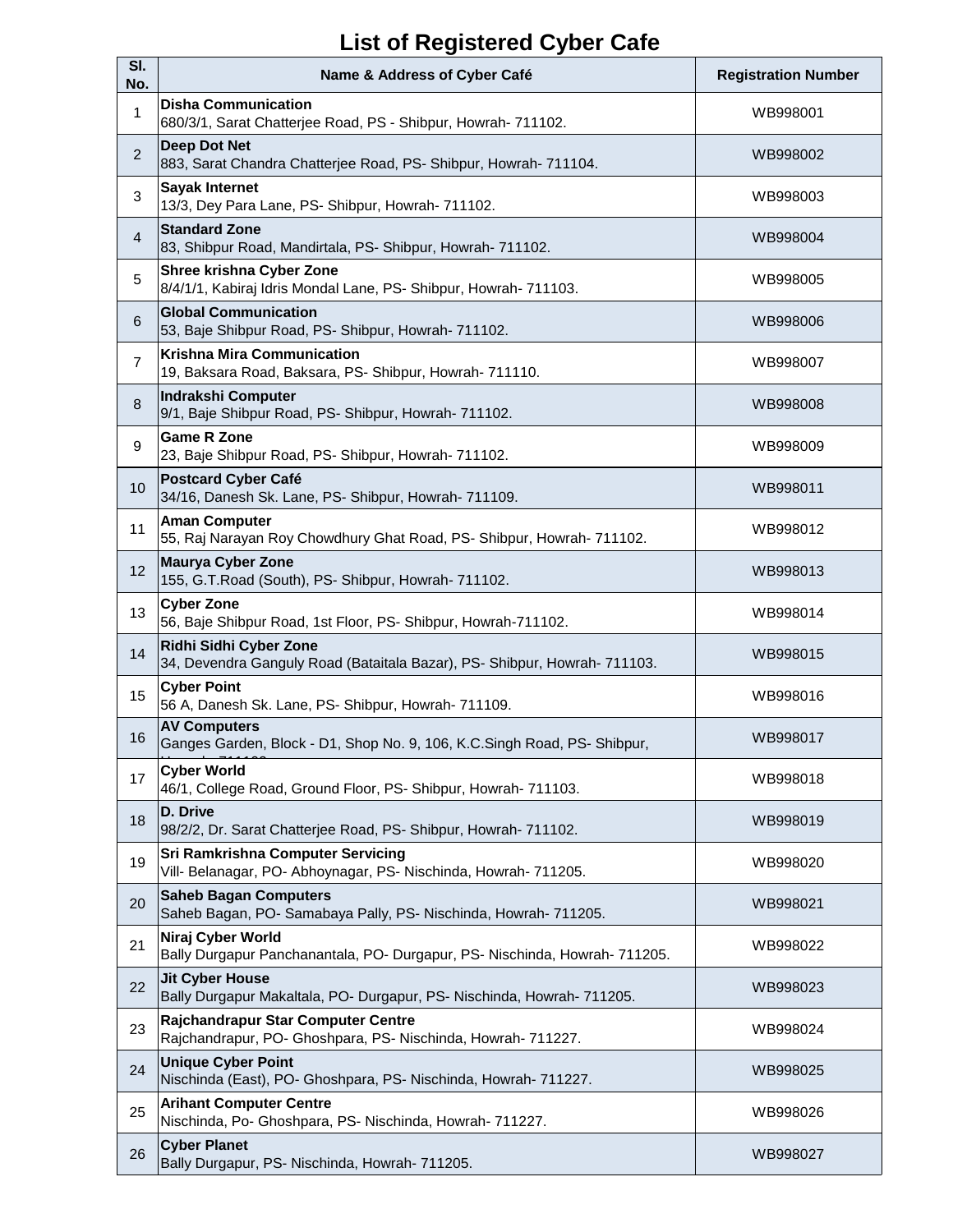| SI.<br>No. | Name & Address of Cyber Café                                                                           | <b>Registration Number</b> |
|------------|--------------------------------------------------------------------------------------------------------|----------------------------|
| 27         | <b>Cyber Hut</b><br>194, G.T.Road, Belur Math, PS- Belur, Howrah- 711202.                              | WB998029                   |
| 28         | <b>Todays Shyam Vatika</b><br>243, G.T.Road (North), Liluah, PS- Belur, Howrah- 711204.                | WB998030                   |
| 29         | <b>Global Computer &amp; Services</b><br>11, Abhoy Guha Road, Liluah, PS- Belur, Howrah- 711204.       | WB998031                   |
| 30         | <b>Joy Enterprise</b><br>37/1, Dharmatala Road, PS- Belur, Howrah- 711202.                             | WB998032                   |
| 31         | <b>Cosmos Enterprise</b><br>202, Girish Ghosh Road, Belurmath, PS- Belur, Howrah-711202.               | WB998033                   |
| 32         | <b>Radhe Radhe.Com</b><br>266/1/B, G.T.Road, Liluah, PS- Belur, Howrah- 711204.                        | WB998034                   |
| 33         | <b>Perfect Computers</b><br>268/2/A, G.T.Road, Liluah, PS- Belur, Howrah- 711204.                      | WB998035                   |
| 34         | <b>Choice</b><br>1/4/1, Kamini School Lane, Salkia, PS- M.P.Ghora, Howrah- 711106.                     | WB998036                   |
| 35         | <b>Sri Ramkrishna Café</b><br>50/4, Sri Arabindo Road, Salkia, PS- M.P.Ghora, Howrah- 711106.          | WB998037                   |
| 36         | <b>Simran Cyber</b><br>127, J.N.Mukherjee Road, Ghusuri, PS- M.P.Ghora, Howrah- 711107.                | WB998038                   |
| 37         | <b>M/S Sonali</b><br>1, Bhuban Mukherjee Lane, Salkia, PS- M.P.Ghora, Howrah- 711106.                  | WB998039                   |
| 38         | <b>Ginix</b><br>320, G.T.Road, Salkia, PS- M.P.Ghora, Howrah- 711106.                                  | WB998040                   |
| 39         | <b>Speed Café</b><br>8, Dharmatala Road, Salkia, PS- M.P.Ghora, Howrah- 711106.                        | WB998041                   |
| 40         | Projukti Cyber Café<br>142/4, Shibgopal Banerjee Lane, Salkia, PS- M.P.Ghora, Howrah- 711106.          | WB998042                   |
| 41         | <b>Castle</b><br>257, Panchanantala Road, PS & Dist. Howrah, PIN- 711101.                              | WB998043                   |
| 42         | <b>Virus</b><br>81, Chintamoni Dey Road, PS & Dist. Howrah, PIN- 711101.                               | WB998044                   |
| 43         | <b>Smart Computer's</b><br>101/2, Raj Ballav Saha Lane, PS & Dist. Howrah, PIN- 711101.                | WB998045                   |
| 44         | <b>Sega Games Parlour</b><br>22, Rameswar Malia Lane, PS & Dist. Howrah, PIN- 711101.                  | WB998046                   |
| 45         | <b>Skytouch Cyber Café</b><br>8, Joynarayan Santra Lane, PS & Dist. Howrah, PIN- 711101.               | WB998047                   |
| 46         | <b>Universal Cyber</b><br>56/6, Desopran Sasmal Road, PS- Bantra, Howrah- 711101.                      | WB998048                   |
| 47         | <b>Chaina Cyber Café</b><br>127, Netaji Subhas Road, PS- Bantra, Howrah- 711101.                       | WB998049                   |
| 48         | <b>Creative Infonet</b><br>2/1, Natabar Paul Road, Kadamtala, PS- Bantra, Howrah- 711101.              | WB998050                   |
| 49         | <b>Lokenath Sales &amp; Service</b><br>15/3A, Kanta Pukur Lane, Kadamtala, PS- Bantra, Howrah- 711101. | WB998051                   |
| 50         | Nandini Cyber Café<br>15, Dobson Road, PS- Golabari, Howrah- 711101.                                   | WB998052                   |
| 51         | <b>New Computer Soft Academy</b><br>South Baksara, Battala, PS- Santragachi, Howrah- 711110.           | WB998053                   |
| 52         | <b>Shivsankar Computer Center</b><br>38, Dharmatala Road, PS- Bally, Howrah- 711201.                   | WB998054                   |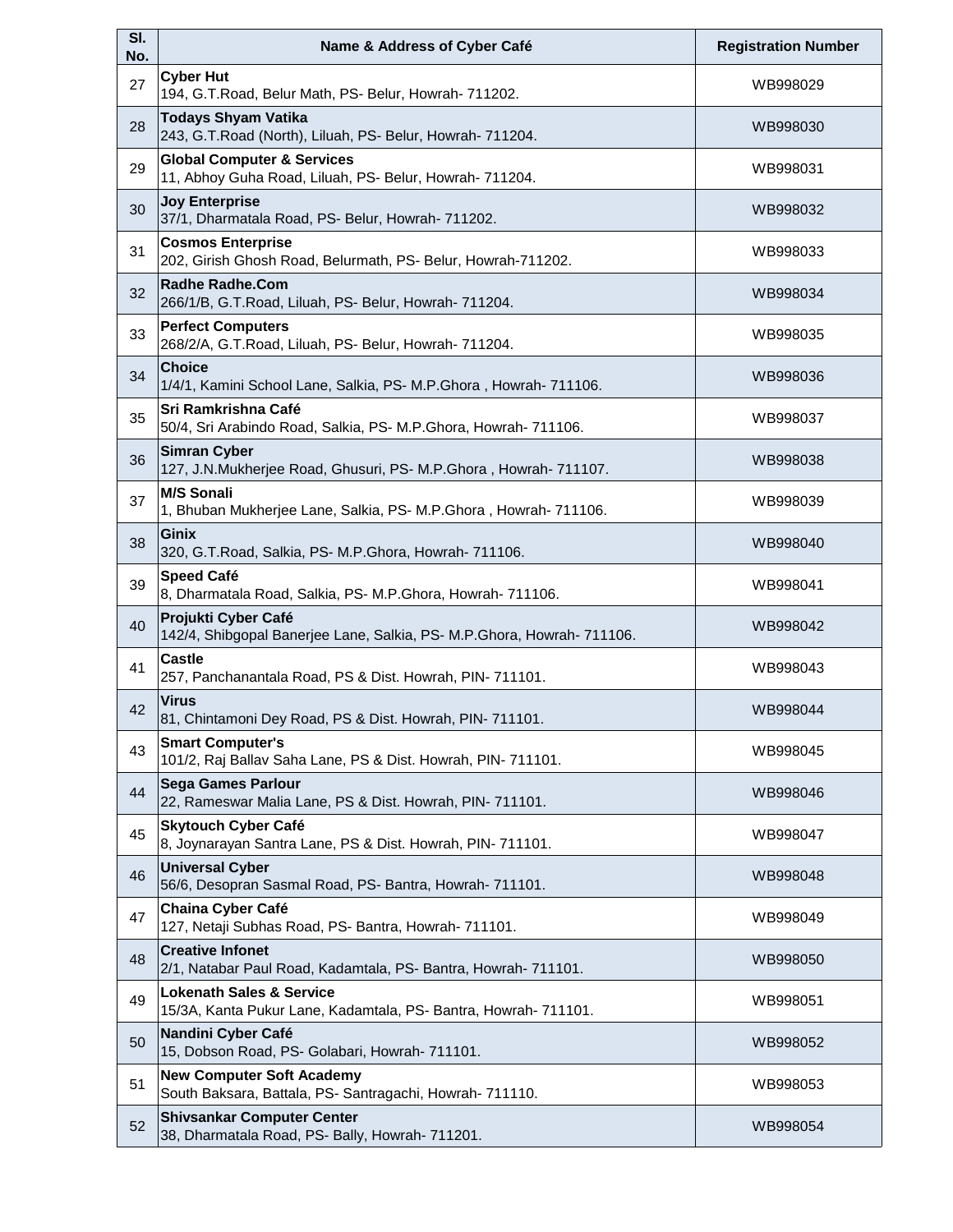| SI.<br>No. | Name & Address of Cyber Café                                                                                        | <b>Registration Number</b> |
|------------|---------------------------------------------------------------------------------------------------------------------|----------------------------|
| 53         | Agni Cyber Café<br>81, Chintamoni Dey Road, PS & Dist.- Howrah, PIN- 711101.                                        | WB998055                   |
| 54         | <b>Cyber Media</b><br>10, Jay Narayan Santra Lane, PS & Dist.- Howrah, PIN-711101.                                  | WB998056                   |
| 55         | Singh Cyber Café<br>34, Chintamoni Dey Road, PS & Dist.- Howrah, PIN- 711101.                                       | WB998057                   |
| 56         | <b>Ravikar Cyber Net</b><br>542, G.T. Road (South), PS & Dist.- Howrah, PIN- 711101.                                | WB998058                   |
| 57         | Investrade<br>17, Sarkhel Para Lane, PO & PS- Bally, Howrah- 711201.                                                | WB998059                   |
| 58         | <b>Global Computer</b><br>91, Goswami Para Road, PS- Bally, Howrah- 711201.                                         | WB998060                   |
| 59         | <b>Roy Computech</b><br>407, G.T.Road, PS- Bally, Howrah- 711201.                                                   | WB998061                   |
| 60         | <b>Global Communication</b><br>7/2/1, Dewangazi Road, PS- Bally, Howrah- 711201.                                    | WB998062                   |
| 61         | <b>Cyber Island (Alive)</b><br>218, Nischinda Madhya Para, PO- Ghoshpara, PS- Nischinda, Howrah- 711227.            | WB998063                   |
| 62         | <b>Loknath Cyber</b><br>Makaltala, PO- Bally, PS- Nischinda, Howrah- 711205.                                        | WB998064                   |
| 63         | <b>Mondal Communication</b><br>Sapuipara (Baroarytala), PS- Nischinda, Howrah- 711227.                              | WB998065                   |
| 64         | <b>Compu Infoway</b><br>Bhattanagar, PS- Liluah, Howrah- 7711203.                                                   | WB998066                   |
| 65         | <b>Face Book Cyber</b><br>12, B.L.Roy Road, PS- Golabari, Howrah-711101.                                            | WB998067                   |
| 66         | <b>Cyber Villa</b><br>395, G.T.Road (N), Salkia, PS- Golabari, Howrah.                                              | WB998068                   |
| 67         | <b>Need Computer Academy</b><br>51, Bhairab Dutta Lane, Salkia, PS- Golabari, Howrah- 711106.                       | WB998069                   |
| 68         | <b>Somrita Communication</b><br>Santragachi Station Road, PO- G.I.P Colony, PS- Jagacha, Howrah- 711112.            | WB998070                   |
| 69         | <b>Cyber Square</b><br>3/1/2, Haradeb Bhattacharjee Lane, PS- Shibpur, Howrah.                                      | WB998071                   |
| 70         | Satyam I-Way<br>13, Watkins Lane, PS- Golabari, Howrah-711101.                                                      | WB998072                   |
| 71         | R.C Cyber Cafe<br>95, G.T Road (N), Salkia, PS- Golabari, Howrah.                                                   | WB998073                   |
| 72         | <b>Wave Services</b><br>35, Upendra Nath Mitra Lane, Salkia, PS- Golabari, Howrah- 711106.                          | WB998074                   |
| 73         | M/S Ma Ambay Cyber Cafe<br>11, Bijay Kumar Mukherjee Road, Salkia, PS- Golabari, Howrah- 711106.                    | WB998075                   |
| 74         | <b>Netcom</b><br>388, G.T.Road (North), Salkia, PS- Golabari, Howrah- 711106.                                       | WB998076                   |
| 75         | S.K. Infotech<br>33, Kolupara Lane, Bandhaghat, Salkia, PS- M.P.Ghora, Howrah- 711106.                              | WB998077                   |
| 76         | <b>Cyber Max</b><br>15, Ramcharan Sett Road, Ramrajatala, PS- Jagacha, Howrah- 711104.                              | WB998078                   |
| 77         | Jagacha Modern Institute of Computer Educatiuon<br>Jagacha Mahiary Road, G.I.P Colony, PS- Jagacha, Howrah- 711112. | WB998079                   |
| 78         | S.S.P Infotech<br>63/12/1, 'B' Road, Bamungachi, Salkia, PS- Liluah, Howrah- 711106.                                | WB998080                   |